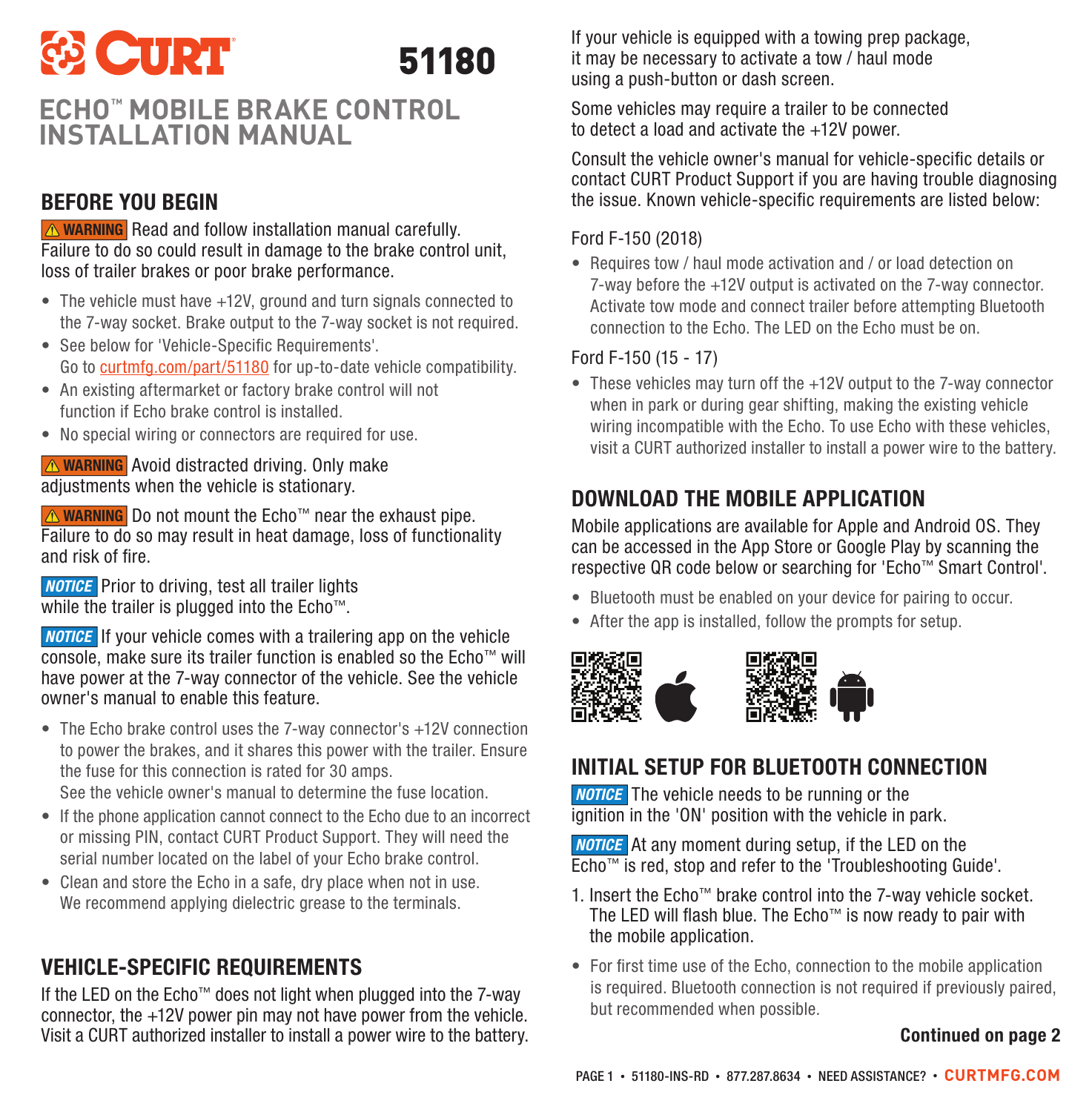### INITIAL SETUP FOR BLUETOOTH CONNECTION (CONTINUED FROM PAGE 1)

- 2. Enable Bluetooth in your mobile device settings.
- 3. Launch the app and scan for the Echo™. Once the 'Echo™ Brake Control' is visible, select it. You will then be prompted to enter the six-digit PIN, found under the cap of the brake control unit or on the provided quick reference card. Once pairing is complete, the LED light will be solid blue.



- 4. Plug the trailer's 7-way connector into the Echo™ brake control while parked on a level surface. With the brake control inserted and the vehicle started, the LED light on the Echo™ will flash yellow for five to eight seconds while calibration occurs. Once the device is calibrated the LED will turn solid green.
- If the calibration takes longer than eight seconds remove and reinsert Echo into the vehicle's 7-way socket.
- If the LED does not light up, the 7-way may not have +12V power. Refer to the 'Vehicle-Specific Requirements' on page one and the 'Troubleshooting Guide' on page four of this manual.

# APPLICATION SETUP

After pairing with the Echo™, you will be directed to the 'Towing Profiles' screen to setup your trailer's profile. You can create and save profiles for multiple vehicles, trailers and load conditions.

Setting configuration is required when trailer conditions change or the brake control is being used for a different trailer or vehicle.

| $m \log \Psi$          | 9:41 AM                | 3 St N. 100 |
|------------------------|------------------------|-------------|
| $\equiv$               | <b>Towing Profiles</b> |             |
| <b>CURRENT PROFILE</b> |                        |             |
| & Current Active       |                        |             |
| CONTROLLER PROFILES    |                        |             |
| & Default Profile      |                        |             |
| & Controller Profile 2 |                        |             |
| & Controller Profile 3 |                        |             |
|                        |                        |             |
|                        |                        |             |
|                        |                        |             |



**A WARNING** Avoid distracted driving. Only make adjustments when the vehicle is stationary.

### CONFIGURING PROFILE SETTINGS

In your 'Active Profile' screen you can adjust settings.

1. Manual Brake Activation:

Activate manual brake control by pressing and holding the orange button.

- 2. Current Brake Level: The blue ring indicates current brake output level.
- 3. Max Output: The maximum level of the brake is set by the 'Max Output' setting.
- 4. Sensitivity Level: The sensitivity of the braking power is set by the 'Sensitivity' setting.
- 5. Screen Theme:

Select the look of your screen for day or night.

Note: 'Max Output' and 'Sensitivity Level' are adjustable in increments of five.

**WARNING** If a communication error occurs between the mobile application and the brake control, the 'Manual Brake Activation', 'Max Output' and 'Sensitivity Level' setting updates will not take effect and condition notifications from the brake control will not be sent. The brake control will continue to function properly at the most recently programmed settings and braking operation will not be affected.

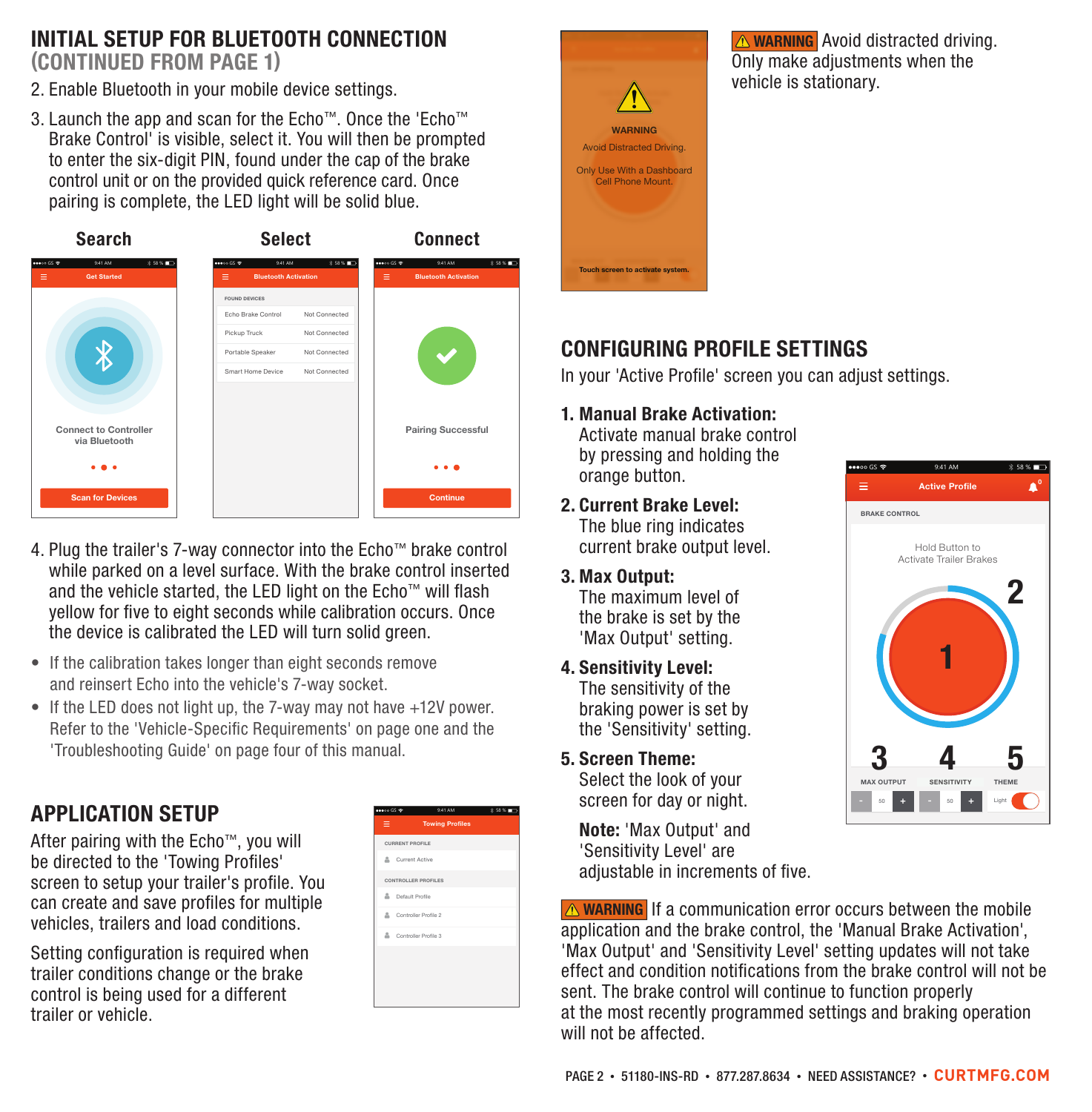#### Manual Brake Activation

Manual brake control activation is used in situations where a slow reduction in speed is desirable. As the manual control is activated, the Echo™ begins to apply the trailer brakes. Manual output can be activated by pressing and holding the orange button in the app.

The manual control can be set up to apply 100% of the unit's power to the trailer brakes or to limit power to the output control setting.

Echo™ is factory-set with the switch in the 'limited to the output control' position. This can be changed in the app settings menu.

#### Max Output

The output control establishes the max amount of power available to the trailer brakes when braking. The output should be adjusted during initial setup, when trailer load changes, when different trailers are used or when adjustment is needed for changing road or driving conditions.

#### Sensitivity Level

The sensitivity level adjusts trailer aggressiveness when activated during braking, not manual override. Sensitivity adjustment has no effect on the manual brake control. The sensitivity can be adjusted for individual driver preference, trailer load changes or changing road conditions.

### TEST DRIVE & ADJUSTMENT

Both the output and sensitivity can be adjusted to achieve smooth, firm stops. Output and sensitivity adjustments should only be made while stopped, with the transmission in park or neutral, parking brake applied, foot off the brake pedal, and no manual control actuation. Note: Perform the adjustments in a safe environment with minimal vehicle traffic.

Starting with the output adjustment, drive forward on a dry and level paved or concrete surface. At approximately 25 mph, apply the vehicle's brakes. If trailer braking is insufficient, increase the max output setting in the brake control application. If the trailer brakes lock up, decrease the max output. Repeat this process until stops are firm, just short of lock up.

Once the output is set, adjust the sensitivity by driving forward at approximately 25 mph and press the brake pedal. The vehicle and trailer should make a smooth stop. If the stop seems slow and more aggressive braking is desired, increase the sensitivity level through the brake control application. If the stop seems too aggressive, decrease the sensitivity level in the application.

Make several stops at various speeds and adjust the sensitivity until stops are smooth and firm. Slight adjustment to the output control may also be desirable. Note: If any problems occur during setup, refer to the 'Troubleshooting Guide' on the last page of this manual.

### LED STATUS INDICATOR

A single LED on top of the Echo™ shows the status of the brake control unit. Refer to the icons and descriptions below.



Solid red Hardware fault